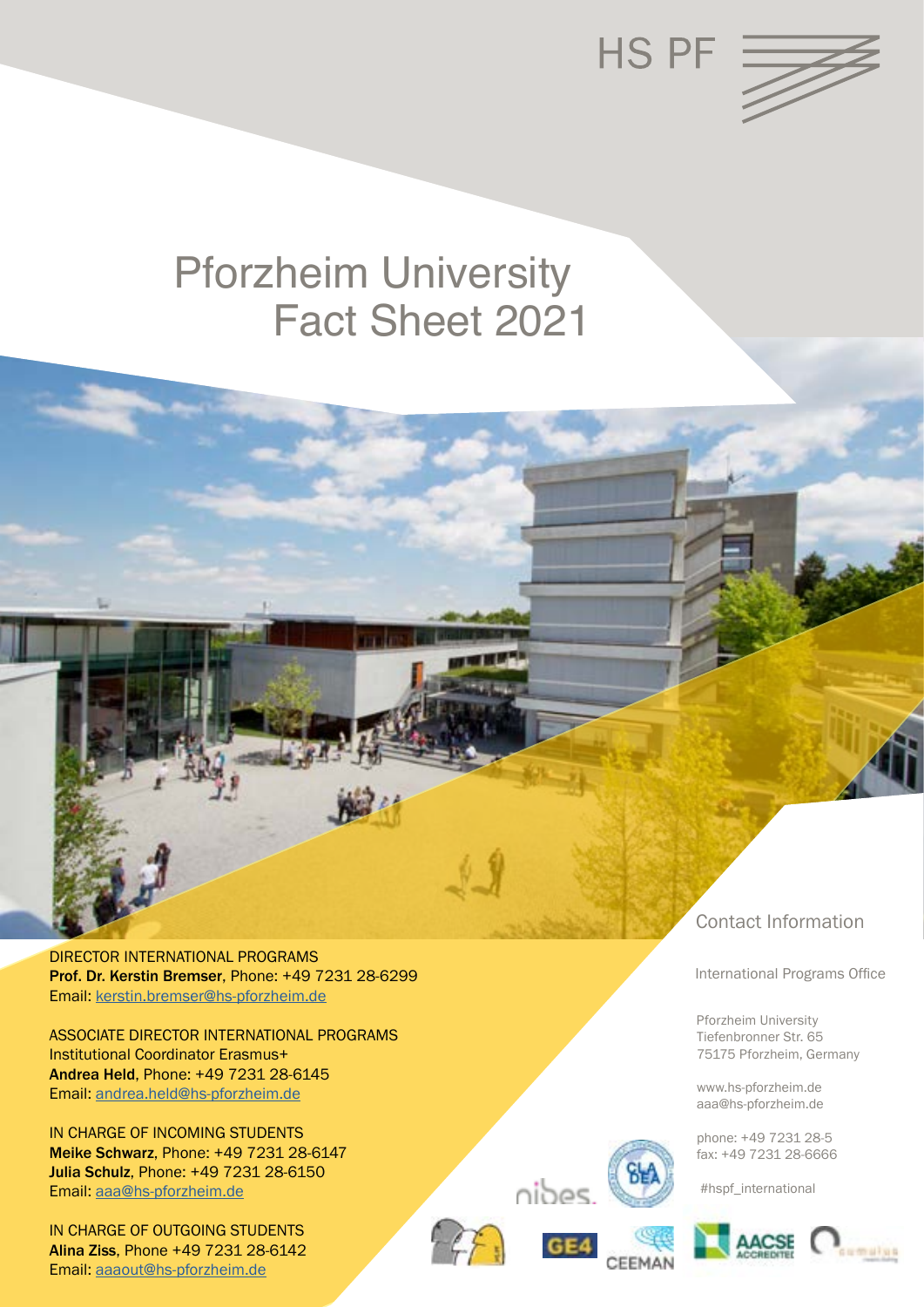

Pforzheim University (Hochschule Pforzheim) was founded in 1877. With its faculties Design, Engineering, and Economics & Law Pforzheim University combines creativity with business education and technical precision. This combination makes the University an attractive science and research partner for the regional and national economy. With around 6,200 students, Pforzheim is one of the largest Universities of Applied Sciences in Baden-Wuerttemberg.

# SEMESTER DATES

| WINTER SEMESTER                                                                                                                                                                                                                                                                            | <b>SUMMER SEMESTER</b>            |
|--------------------------------------------------------------------------------------------------------------------------------------------------------------------------------------------------------------------------------------------------------------------------------------------|-----------------------------------|
| starts last week of September                                                                                                                                                                                                                                                              | starts the second week of March   |
| Classes and exams end around the beginning of<br>February                                                                                                                                                                                                                                  | Classes and exams end mid of July |
| <b>FAST TRACK:</b> In case an exchange student will have to<br>continue the study program at the home university in<br>the beginning of January, students may get an extra ex-<br>amination before Christmas; in this case the exchange<br>students may have to prove additional homework. |                                   |
| The voluntary pre-semester course German as a Foreign Language starts about 3.5 weeks before the classes                                                                                                                                                                                   |                                   |
|                                                                                                                                                                                                                                                                                            |                                   |

Exchange students should arrive about three days before the beginning of the program.

| <b>DEADLINES FOR BUSINESS AND ENGINEERING</b>                                                                                                      |            |  |
|----------------------------------------------------------------------------------------------------------------------------------------------------|------------|--|
| <b>NOMINATION OF EXCHANGE STUDENTS BY PARTNERS</b>                                                                                                 |            |  |
| May $1$                                                                                                                                            | October 1  |  |
| <b>APPLICATION FORM SENT BY THE STUDENT</b>                                                                                                        |            |  |
| June 1                                                                                                                                             | November 1 |  |
| We require the application form, a photo (jpeg), a C.V., the respective language certificate, transcript of re-<br>cords and a learning agreement. |            |  |

The Business School offers an [International Study Program \(ISP\)](https://businesspf.hs-pforzheim.de/international/international_study_program_isp/) with various tracks for studying either one semester or two semesters in English. The [International Master Exchange Program \(IMEP\)](https://businesspf.hs-pforzheim.de/international/international_master_exchange_program_imep/) offers a one semester track for graduate students.

| <b>DEADLINES FOR DESIGN</b>             |            |  |
|-----------------------------------------|------------|--|
| <b>May 15</b>                           | October 15 |  |
| .<br>. .<br>$\cdots$ $\cdots$<br>.<br>. | .          |  |

[All exchange students should send the application and all relevant materials directly to the School of Design](https://designpf.hs-pforzheim.de/international/incoming_exchange_students/).

# ADMISSION POLICY FOR EXCHANGE STUDENTS

Minimum length of the study abroad is one semester (15 weeks). Maximum length of the study abroad is one year. Students may combine the study abroad with an internship (normally 100 working days or 5 months). So a total of 18 months is the maximum lenght a student may stay on exchange basis. Most of the students stay for one semester of studying and will add an internship in the second semester.

https://www.hs-pforzheim.de/en/international/studying\_in\_pforzheim/exchange\_students